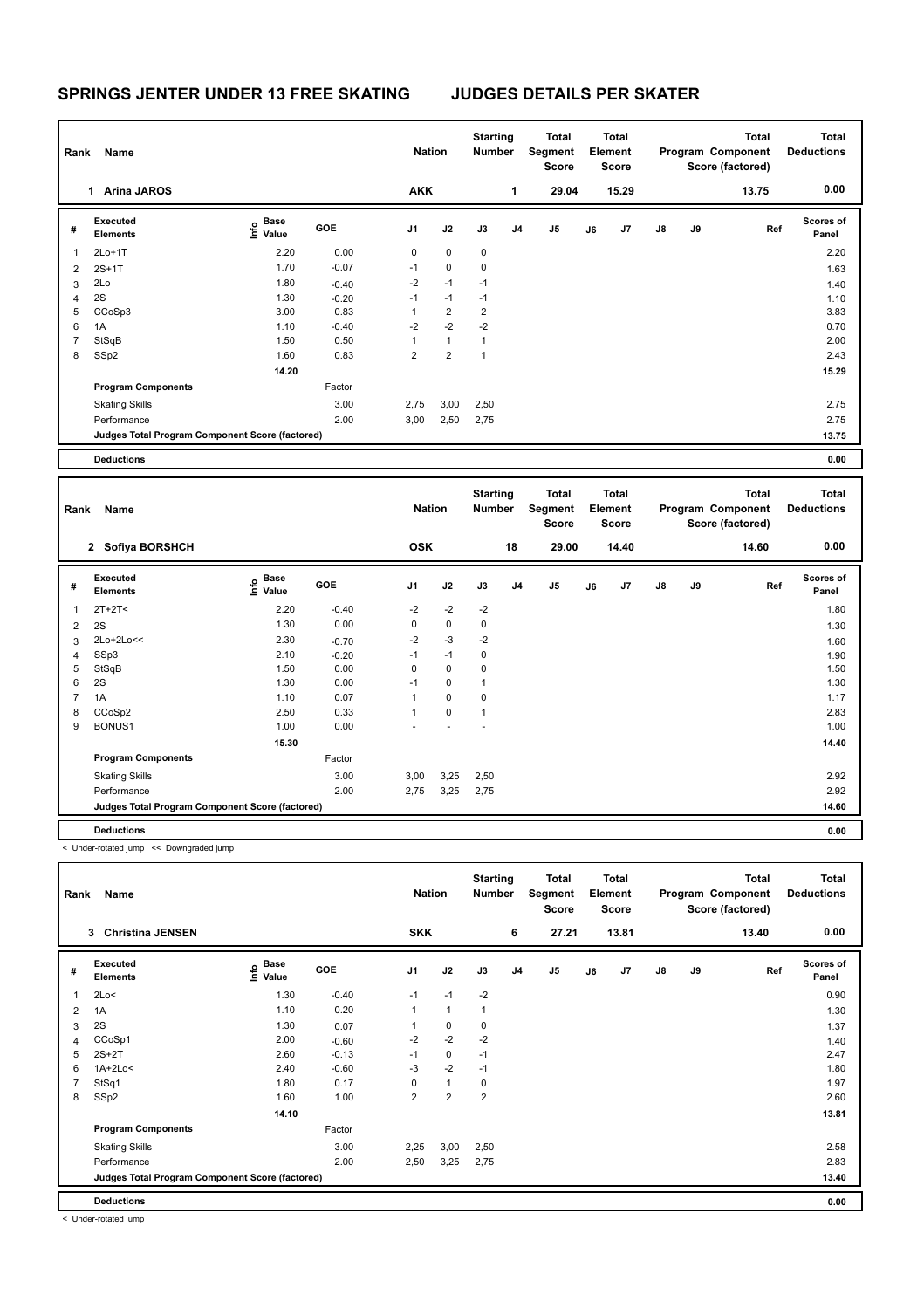| Rank           | Name                                            |                                  |            | <b>Nation</b> |              | <b>Starting</b><br><b>Number</b> |                | Total<br>Segment<br><b>Score</b> |    | <b>Total</b><br>Element<br>Score |               |    | Total<br>Program Component<br>Score (factored) | <b>Total</b><br><b>Deductions</b> |
|----------------|-------------------------------------------------|----------------------------------|------------|---------------|--------------|----------------------------------|----------------|----------------------------------|----|----------------------------------|---------------|----|------------------------------------------------|-----------------------------------|
|                | 4 Vilja FOYN VÅGSETER                           |                                  |            | <b>OSK</b>    |              |                                  | 11             | 27.11                            |    | 12.37                            |               |    | 14.74                                          | 0.00                              |
| #              | <b>Executed</b><br><b>Elements</b>              | <b>Base</b><br>e Base<br>⊆ Value | <b>GOE</b> | J1            | J2           | J3                               | J <sub>4</sub> | J <sub>5</sub>                   | J6 | J7                               | $\mathsf{J}8$ | J9 | Ref                                            | <b>Scores of</b><br>Panel         |
| 1              | $1A+1Lo$                                        | 1.60                             | 0.07       | 0             | $\mathbf 0$  | $\mathbf{1}$                     |                |                                  |    |                                  |               |    |                                                | 1.67                              |
| 2              | 2S                                              | 1.30                             | $-0.20$    | $-1$          | $-1$         | $-1$                             |                |                                  |    |                                  |               |    |                                                | 1.10                              |
| 3              | SSp2                                            | 1.60                             | 0.50       | 1             | $\mathbf{1}$ | 1                                |                |                                  |    |                                  |               |    |                                                | 2.10                              |
| 4              | 2Lo                                             | 1.80                             | $-0.70$    | $-3$          | $-2$         | $-2$                             |                |                                  |    |                                  |               |    |                                                | 1.10                              |
| 5              | CCoSp2                                          | 2.50                             | 0.07       | $-1$          | $\mathbf{1}$ | 0                                |                |                                  |    |                                  |               |    |                                                | 2.57                              |
| 6              | 1A                                              | 1.10                             | 0.07       | 0             | $\mathbf 0$  | $\mathbf{1}$                     |                |                                  |    |                                  |               |    |                                                | 1.17                              |
| $\overline{7}$ | StSqB                                           | 1.50                             | 0.33       | 0             | $\mathbf{1}$ | 1                                |                |                                  |    |                                  |               |    |                                                | 1.83                              |
| 8              | 2S+1Lo<<                                        | 1.30                             | $-0.47$    | $-2$          | $-3$         | $-2$                             |                |                                  |    |                                  |               |    |                                                | 0.83                              |
|                |                                                 | 12.70                            |            |               |              |                                  |                |                                  |    |                                  |               |    |                                                | 12.37                             |
|                | <b>Program Components</b>                       |                                  | Factor     |               |              |                                  |                |                                  |    |                                  |               |    |                                                |                                   |
|                | <b>Skating Skills</b>                           |                                  | 3.00       | 2,75          | 3,25         | 3,25                             |                |                                  |    |                                  |               |    |                                                | 3.08                              |
|                | Performance                                     |                                  | 2.00       | 2,50          | 3,00         | 2,75                             |                |                                  |    |                                  |               |    |                                                | 2.75                              |
|                | Judges Total Program Component Score (factored) |                                  |            |               |              |                                  |                |                                  |    |                                  |               |    |                                                | 14.74                             |
|                | <b>Deductions</b>                               |                                  |            |               |              |                                  |                |                                  |    |                                  |               |    |                                                | 0.00                              |

<< Downgraded jump

| Rank           | Name                                            |                              |            | <b>Nation</b> |             | <b>Starting</b><br><b>Number</b> |                | <b>Total</b><br>Segment<br><b>Score</b> |    | Total<br>Element<br><b>Score</b> |               |    | <b>Total</b><br>Program Component<br>Score (factored) | Total<br><b>Deductions</b> |
|----------------|-------------------------------------------------|------------------------------|------------|---------------|-------------|----------------------------------|----------------|-----------------------------------------|----|----------------------------------|---------------|----|-------------------------------------------------------|----------------------------|
|                | <b>Maja SØRENSEN QVORTRUP</b><br>5              |                              |            | <b>IKK</b>    |             |                                  | 12             | 27.00                                   |    | 12.50                            |               |    | 15.00                                                 | 0.50                       |
| #              | Executed<br><b>Elements</b>                     | <b>Base</b><br>lnfo<br>Value | <b>GOE</b> | J1            | J2          | J3                               | J <sub>4</sub> | J <sub>5</sub>                          | J6 | J <sub>7</sub>                   | $\mathsf{J}8$ | J9 | Ref                                                   | <b>Scores of</b><br>Panel  |
| $\mathbf{1}$   | 2Lo                                             | 1.80                         | 0.00       | 0             | $\mathbf 0$ | $\mathbf 0$                      |                |                                         |    |                                  |               |    |                                                       | 1.80                       |
| 2              | 1A                                              | 1.10                         | $-0.07$    | $-1$          | $\mathbf 0$ | $\mathbf 0$                      |                |                                         |    |                                  |               |    |                                                       | 1.03                       |
| 3              | $2S+2T$                                         | 2.60                         | $-0.13$    | $-1$          | $-1$        | $\mathbf 0$                      |                |                                         |    |                                  |               |    |                                                       | 2.47                       |
| $\overline{4}$ | 2Lo                                             | 1.80                         | $-0.50$    | $-1$          | $-2$        | $-2$                             |                |                                         |    |                                  |               |    |                                                       | 1.30                       |
| 5              | CoSp1                                           | 1.70                         | 0.33       | 0             | 0           | $\overline{2}$                   |                |                                         |    |                                  |               |    |                                                       | 2.03                       |
| 6              | $1F+2T$                                         | 1.80                         | $-0.53$    | $-3$          | $-3$        | $-2$                             |                |                                         |    |                                  |               |    |                                                       | 1.27                       |
| $\overline{7}$ | StSq1                                           | 1.80                         | $-0.20$    | 0             | $\mathbf 0$ | $-2$                             |                |                                         |    |                                  |               |    |                                                       | 1.60                       |
| 8              | CSp                                             | 0.00                         | 0.00       |               |             |                                  |                |                                         |    |                                  |               |    |                                                       | 0.00                       |
| 9              | BONUS1                                          | 1.00                         | 0.00       |               |             |                                  |                |                                         |    |                                  |               |    |                                                       | 1.00                       |
|                |                                                 | 13.60                        |            |               |             |                                  |                |                                         |    |                                  |               |    |                                                       | 12.50                      |
|                | <b>Program Components</b>                       |                              | Factor     |               |             |                                  |                |                                         |    |                                  |               |    |                                                       |                            |
|                | <b>Skating Skills</b>                           |                              | 3.00       | 3,00          | 3,25        | 2,75                             |                |                                         |    |                                  |               |    |                                                       | 3.00                       |
|                | Performance                                     |                              | 2.00       | 2,50          | 3,25        | 3,25                             |                |                                         |    |                                  |               |    |                                                       | 3.00                       |
|                | Judges Total Program Component Score (factored) |                              |            |               |             |                                  |                |                                         |    |                                  |               |    |                                                       | 15.00                      |
|                | <b>Deductions</b>                               | Falls:                       | $-0.50$    |               |             |                                  |                |                                         |    |                                  |               |    |                                                       | $-0.50$                    |

| Rank | <b>Name</b>                                     |                                  |            | <b>Nation</b> |                | <b>Starting</b><br><b>Number</b> |                | <b>Total</b><br>Segment<br><b>Score</b> |    | Total<br>Element<br><b>Score</b> |               |    | <b>Total</b><br>Program Component<br>Score (factored) | <b>Total</b><br><b>Deductions</b> |
|------|-------------------------------------------------|----------------------------------|------------|---------------|----------------|----------------------------------|----------------|-----------------------------------------|----|----------------------------------|---------------|----|-------------------------------------------------------|-----------------------------------|
|      | 6 Viktoria Iselin NORUM                         |                                  |            | OI            |                |                                  | 15             | 24.20                                   |    | 9.55                             |               |    | 14.65                                                 | 0.00                              |
| #    | Executed<br><b>Elements</b>                     | <b>Base</b><br>e Base<br>⊆ Value | <b>GOE</b> | J1            | J2             | J3                               | J <sub>4</sub> | J <sub>5</sub>                          | J6 | J7                               | $\mathsf{J}8$ | J9 | Ref                                                   | <b>Scores of</b><br>Panel         |
| 1    | 2Lo<<                                           | 0.50                             | $-0.30$    | $-3$          | $-3$           | $-3$                             |                |                                         |    |                                  |               |    |                                                       | 0.20                              |
| 2    | $1F+1Lo$                                        | 1.00                             | 0.00       | 0             | 0              | $\mathbf 0$                      |                |                                         |    |                                  |               |    |                                                       | 1.00                              |
| 3    | 2S<<                                            | 0.40                             | $-0.30$    | $-3$          | $-3$           | $-3$                             |                |                                         |    |                                  |               |    |                                                       | 0.10                              |
| 4    | CCoSp2                                          | 2.50                             | 0.67       | 0             | $\overline{2}$ | $\overline{2}$                   |                |                                         |    |                                  |               |    |                                                       | 3.17                              |
| 5    | 1A                                              | 1.10                             | 0.00       | 0             | $\mathbf 0$    | 0                                |                |                                         |    |                                  |               |    |                                                       | 1.10                              |
| 6    | StSqB                                           | 1.50                             | 0.23       | 1             | $\mathbf{1}$   | $-1$                             |                |                                         |    |                                  |               |    |                                                       | 1.73                              |
| 7    | 1Lze+1A+SEQ                                     | 1.28                             | $-0.33$    | $-1$          | $-2$           | $-2$                             |                |                                         |    |                                  |               |    |                                                       | 0.95                              |
| 8    | SSp1                                            | 1.30                             | 0.00       | 0             | $\mathbf 0$    | 0                                |                |                                         |    |                                  |               |    |                                                       | 1.30                              |
|      |                                                 | 9.58                             |            |               |                |                                  |                |                                         |    |                                  |               |    |                                                       | 9.55                              |
|      | <b>Program Components</b>                       |                                  | Factor     |               |                |                                  |                |                                         |    |                                  |               |    |                                                       |                                   |
|      | <b>Skating Skills</b>                           |                                  | 3.00       | 2,75          | 3,25           | 2,50                             |                |                                         |    |                                  |               |    |                                                       | 2.83                              |
|      | Performance                                     |                                  | 2.00       | 3,00          | 3,25           | 3,00                             |                |                                         |    |                                  |               |    |                                                       | 3.08                              |
|      | Judges Total Program Component Score (factored) |                                  |            |               |                |                                  |                |                                         |    |                                  |               |    |                                                       | 14.65                             |
|      | <b>Deductions</b>                               |                                  |            |               |                |                                  |                |                                         |    |                                  |               |    |                                                       | 0.00                              |

<< Downgraded jump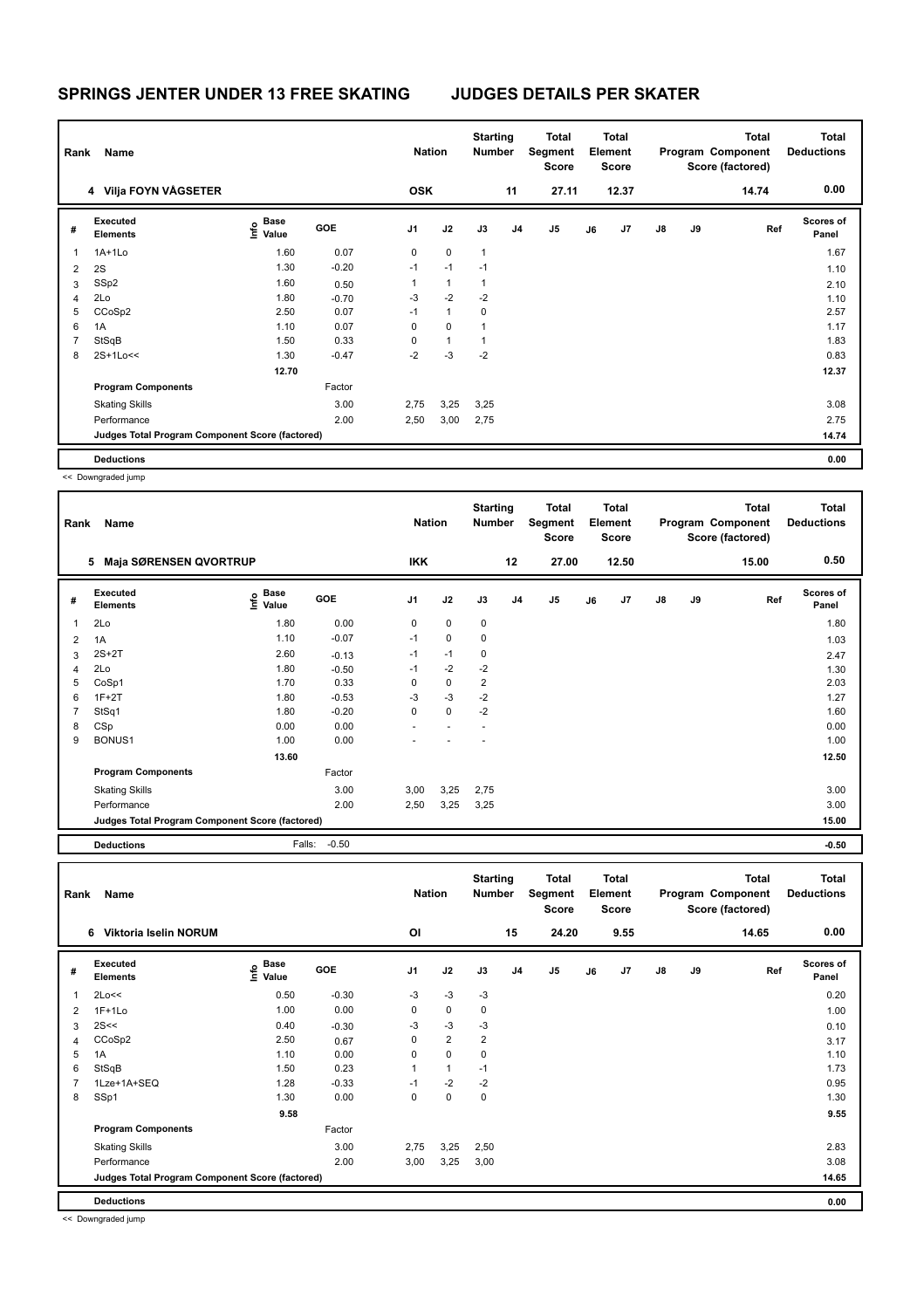| Rank           | Name                                            |                                  |            | <b>Nation</b> |              | <b>Starting</b><br><b>Number</b> |                | <b>Total</b><br>Segment<br><b>Score</b> |    | <b>Total</b><br>Element<br><b>Score</b> |               |           | <b>Total</b><br>Program Component<br>Score (factored) | <b>Total</b><br><b>Deductions</b> |
|----------------|-------------------------------------------------|----------------------------------|------------|---------------|--------------|----------------------------------|----------------|-----------------------------------------|----|-----------------------------------------|---------------|-----------|-------------------------------------------------------|-----------------------------------|
|                | <b>Celine MICHALSEN</b><br>7                    |                                  |            | <b>SSK</b>    |              |                                  | 17             | 23.96                                   |    | 11.61                                   |               |           | 12.85                                                 | 0.50                              |
| #              | <b>Executed</b><br><b>Elements</b>              | <b>Base</b><br>e Base<br>⊆ Value | <b>GOE</b> | J1            | J2           | J3                               | J <sub>4</sub> | J <sub>5</sub>                          | J6 | J7                                      | $\mathsf{J}8$ | <b>J9</b> | Ref                                                   | Scores of<br>Panel                |
| 1              | $2S+1Lo$                                        | 1.80                             | 0.07       | $\mathbf 0$   | $\mathbf{1}$ | $\mathbf 0$                      |                |                                         |    |                                         |               |           |                                                       | 1.87                              |
| 2              | 2Lo                                             | 1.80                             | $-0.40$    | $-1$          | $-1$         | $-2$                             |                |                                         |    |                                         |               |           |                                                       | 1.40                              |
| 3              | 1A                                              | 1.10                             | 0.07       | 0             | $\mathbf 0$  | 1                                |                |                                         |    |                                         |               |           |                                                       | 1.17                              |
| 4              | SSp1                                            | 1.30                             | $-0.50$    | $-1$          | $-2$         | $-2$                             |                |                                         |    |                                         |               |           |                                                       | 0.80                              |
| 5              | StSqB                                           | 1.50                             | 0.17       | 0             | $\mathbf 0$  | $\mathbf{1}$                     |                |                                         |    |                                         |               |           |                                                       | 1.67                              |
| 6              | 2Lo                                             | 1.80                             | $-0.50$    | $-2$          | $-1$         | $-2$                             |                |                                         |    |                                         |               |           |                                                       | 1.30                              |
| $\overline{7}$ | CCoSp3                                          | 3.00                             | $-0.30$    | $-2$          | 0            | $-1$                             |                |                                         |    |                                         |               |           |                                                       | 2.70                              |
| 8              | 2T                                              | 1.30                             | $-0.60$    | -3            | $-3$         | $-3$                             |                |                                         |    |                                         |               |           |                                                       | 0.70                              |
|                |                                                 | 13.60                            |            |               |              |                                  |                |                                         |    |                                         |               |           |                                                       | 11.61                             |
|                | <b>Program Components</b>                       |                                  | Factor     |               |              |                                  |                |                                         |    |                                         |               |           |                                                       |                                   |
|                | <b>Skating Skills</b>                           |                                  | 3.00       | 2,50          | 3,00         | 2,50                             |                |                                         |    |                                         |               |           |                                                       | 2.67                              |
|                | Performance                                     |                                  | 2.00       | 1,75          | 3,00         | 2,50                             |                |                                         |    |                                         |               |           |                                                       | 2.42                              |
|                | Judges Total Program Component Score (factored) |                                  |            |               |              |                                  |                |                                         |    |                                         |               |           |                                                       | 12.85                             |
|                | <b>Deductions</b>                               | Falls:                           | $-0.50$    |               |              |                                  |                |                                         |    |                                         |               |           |                                                       | $-0.50$                           |

| Rank | Name                                            |                                  |         | <b>Nation</b>  |                | <b>Starting</b><br>Number |    | <b>Total</b><br>Segment<br><b>Score</b> |    | <b>Total</b><br>Element<br><b>Score</b> |               |    | <b>Total</b><br>Program Component<br>Score (factored) | <b>Total</b><br><b>Deductions</b> |
|------|-------------------------------------------------|----------------------------------|---------|----------------|----------------|---------------------------|----|-----------------------------------------|----|-----------------------------------------|---------------|----|-------------------------------------------------------|-----------------------------------|
|      | <b>Elvi ANDREASSEN</b><br>8                     |                                  |         | <b>AKK</b>     |                |                           | 4  | 23.29                                   |    | 12.54                                   |               |    | 11.75                                                 | 1.00                              |
| #    | Executed<br><b>Elements</b>                     | <b>Base</b><br>e Base<br>E Value | GOE     | J <sub>1</sub> | J2             | J3                        | J4 | J5                                      | J6 | J7                                      | $\mathsf{J}8$ | J9 | Ref                                                   | <b>Scores of</b><br>Panel         |
| 1    | 2T                                              | 1.30                             | $-0.60$ | $-3$           | $-3$           | $-3$                      |    |                                         |    |                                         |               |    |                                                       | 0.70                              |
| 2    | 2S                                              | 1.30                             | $-0.60$ | $-3$           | $-3$           | $-3$                      |    |                                         |    |                                         |               |    |                                                       | 0.70                              |
| 3    | $1A+1T$                                         | 1.50                             | 0.00    | 0              | $\mathbf 0$    | 0                         |    |                                         |    |                                         |               |    |                                                       | 1.50                              |
| 4    | SSp2                                            | 1.60                             | 1.00    | $\overline{2}$ | $\overline{2}$ | 2                         |    |                                         |    |                                         |               |    |                                                       | 2.60                              |
| 5    | StSqB                                           | 1.50                             | 0.17    | $\mathbf{1}$   | $\mathbf 0$    | 0                         |    |                                         |    |                                         |               |    |                                                       | 1.67                              |
| 6    | 2S                                              | 1.30                             | $-0.20$ | $-1$           | $-1$           | $-1$                      |    |                                         |    |                                         |               |    |                                                       | 1.10                              |
| 7    | 1A                                              | 1.10                             | 0.00    | 0              | $\mathbf 0$    | 0                         |    |                                         |    |                                         |               |    |                                                       | 1.10                              |
| 8    | CCoSp2                                          | 2.50                             | 0.67    | 1              | $\mathbf{1}$   | $\overline{2}$            |    |                                         |    |                                         |               |    |                                                       | 3.17                              |
|      |                                                 | 12.10                            |         |                |                |                           |    |                                         |    |                                         |               |    |                                                       | 12.54                             |
|      | <b>Program Components</b>                       |                                  | Factor  |                |                |                           |    |                                         |    |                                         |               |    |                                                       |                                   |
|      | <b>Skating Skills</b>                           |                                  | 3.00    | 2,50           | 2,00           | 2,25                      |    |                                         |    |                                         |               |    |                                                       | 2.25                              |
|      | Performance                                     |                                  | 2.00    | 2,75           | 2,25           | 2,50                      |    |                                         |    |                                         |               |    |                                                       | 2.50                              |
|      | Judges Total Program Component Score (factored) |                                  |         |                |                |                           |    |                                         |    |                                         |               |    |                                                       | 11.75                             |
|      | <b>Deductions</b>                               | Falls:                           | $-1.00$ |                |                |                           |    |                                         |    |                                         |               |    |                                                       | $-1.00$                           |

| Rank           | Name                                            |                           |         | <b>Nation</b>  |                | <b>Starting</b><br>Number |                | Total<br>Segment<br><b>Score</b> |    | <b>Total</b><br>Element<br><b>Score</b> |               |    | <b>Total</b><br>Program Component<br>Score (factored) | <b>Total</b><br><b>Deductions</b> |
|----------------|-------------------------------------------------|---------------------------|---------|----------------|----------------|---------------------------|----------------|----------------------------------|----|-----------------------------------------|---------------|----|-------------------------------------------------------|-----------------------------------|
|                | <b>Ina NAKKEN</b><br>9                          |                           |         | <b>TTK</b>     |                |                           | 19             | 21.63                            |    | 11.46                                   |               |    | 11.17                                                 | 1.00                              |
| #              | Executed<br><b>Elements</b>                     | Base<br>e Base<br>⊆ Value | GOE     | J1             | J2             | J3                        | J <sub>4</sub> | J5                               | J6 | J7                                      | $\mathsf{J}8$ | J9 | Ref                                                   | <b>Scores of</b><br>Panel         |
|                | CCoSp2                                          | 2.50                      | 0.17    | $\mathbf{1}$   | $\mathbf 0$    | $\mathbf 0$               |                |                                  |    |                                         |               |    |                                                       | 2.67                              |
| 2              | 2Lo<<                                           | 0.50                      | $-0.30$ | $-3$           | $-3$           | $-3$                      |                |                                  |    |                                         |               |    |                                                       | 0.20                              |
| 3              | 2S                                              | 1.30                      | $-0.20$ | $-1$           | $-1$           | $-1$                      |                |                                  |    |                                         |               |    |                                                       | 1.10                              |
| $\overline{4}$ | 2S                                              | 1.30                      | $-0.60$ | $-3$           | $-3$           | $-3$                      |                |                                  |    |                                         |               |    |                                                       | 0.70                              |
| 5              | 1A                                              | 1.10                      | $-0.07$ | 0              | 0              | $-1$                      |                |                                  |    |                                         |               |    |                                                       | 1.03                              |
| 6              | SSp3                                            | 2.10                      | 0.83    | $\overline{2}$ | $\overline{2}$ | $\mathbf{1}$              |                |                                  |    |                                         |               |    |                                                       | 2.93                              |
| 7              | StSqB                                           | 1.50                      | $-0.20$ | 0              | $-1$           | $-1$                      |                |                                  |    |                                         |               |    |                                                       | 1.30                              |
| 8              | 1A+1Lo                                          | 1.60                      | $-0.07$ | 0              | 0              | $-1$                      |                |                                  |    |                                         |               |    |                                                       | 1.53                              |
|                |                                                 | 11.90                     |         |                |                |                           |                |                                  |    |                                         |               |    |                                                       | 11.46                             |
|                | <b>Program Components</b>                       |                           | Factor  |                |                |                           |                |                                  |    |                                         |               |    |                                                       |                                   |
|                | <b>Skating Skills</b>                           |                           | 3.00    | 2,25           | 2,25           | 2,00                      |                |                                  |    |                                         |               |    |                                                       | 2.17                              |
|                | Performance                                     |                           | 2.00    | 2,50           | 2,25           | 2,25                      |                |                                  |    |                                         |               |    |                                                       | 2.33                              |
|                | Judges Total Program Component Score (factored) |                           |         |                |                |                           |                |                                  |    |                                         |               |    |                                                       | 11.17                             |
|                | <b>Deductions</b>                               | Falls:                    | $-1.00$ |                |                |                           |                |                                  |    |                                         |               |    |                                                       | $-1.00$                           |
|                | $\cdots$                                        |                           |         |                |                |                           |                |                                  |    |                                         |               |    |                                                       |                                   |

<< Downgraded jump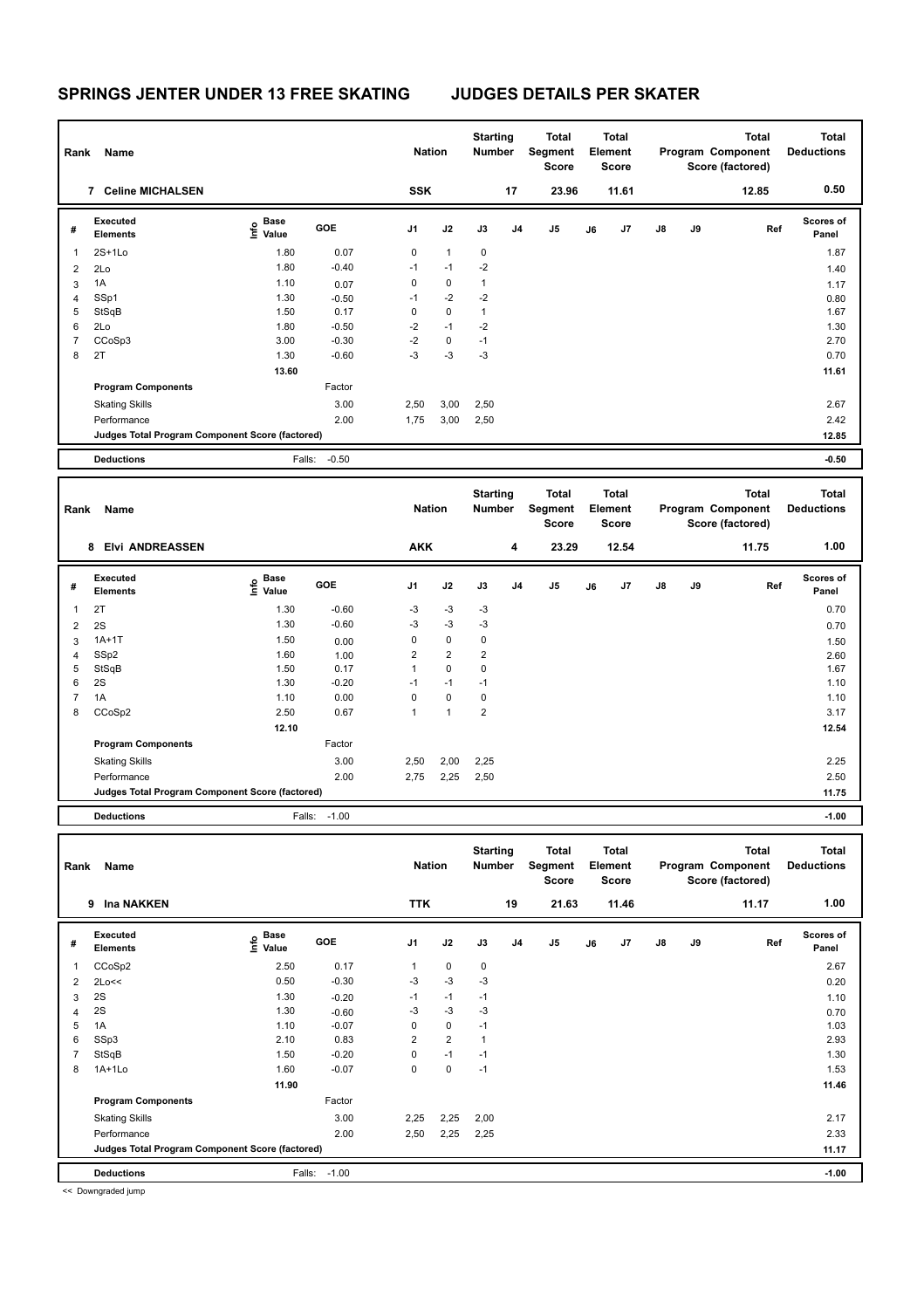| Rank | Name                                            |                           |            | <b>Nation</b> |              | <b>Starting</b><br><b>Number</b> |                | Total<br>Segment<br><b>Score</b> |    | <b>Total</b><br>Element<br>Score |               |    | <b>Total</b><br>Program Component<br>Score (factored) | <b>Total</b><br><b>Deductions</b> |
|------|-------------------------------------------------|---------------------------|------------|---------------|--------------|----------------------------------|----------------|----------------------------------|----|----------------------------------|---------------|----|-------------------------------------------------------|-----------------------------------|
|      | <b>Signe Elise Ask STEIRO</b><br>10             |                           |            | <b>AKK</b>    |              |                                  | 10             | 20.23                            |    | 9.23                             |               |    | 12.00                                                 | 1.00                              |
| #    | Executed<br><b>Elements</b>                     | Base<br>e Base<br>⊆ Value | <b>GOE</b> | J1            | J2           | J3                               | J <sub>4</sub> | J5                               | J6 | J7                               | $\mathsf{J}8$ | J9 | Ref                                                   | <b>Scores of</b><br>Panel         |
| 1    | $2S+1Lo$                                        | 1.80                      | $-0.20$    | 0             | $-1$         | $-2$                             |                |                                  |    |                                  |               |    |                                                       | 1.60                              |
| 2    | 2Lo                                             | 1.80                      | $-0.90$    | $-3$          | $-3$         | $-3$                             |                |                                  |    |                                  |               |    |                                                       | 0.90                              |
| 3    | SSp1                                            | 1.30                      | 0.33       | $\mathbf{1}$  | $\mathbf{1}$ | $\mathbf 0$                      |                |                                  |    |                                  |               |    |                                                       | 1.63                              |
| 4    | 1A+1Lo<<                                        | 1.10                      | $-0.33$    | $-2$          | $-1$         | $-2$                             |                |                                  |    |                                  |               |    |                                                       | 0.77                              |
| 5    | 2S<                                             | 0.90                      | $-0.60$    | $-3$          | $-3$         | $-3$                             |                |                                  |    |                                  |               |    |                                                       | 0.30                              |
| 6    | StSqB                                           | 1.50                      | 0.33       | 0             | $\mathbf{1}$ | 1                                |                |                                  |    |                                  |               |    |                                                       | 1.83                              |
| 7    | 1A                                              | 1.10                      | 0.00       | $\mathbf 0$   | $\mathbf 0$  | $\mathbf 0$                      |                |                                  |    |                                  |               |    |                                                       | 1.10                              |
| 8    | CCoSpBV                                         | 1.50                      | $-0.40$    | $-2$          | $-1$         | $-1$                             |                |                                  |    |                                  |               |    |                                                       | 1.10                              |
|      |                                                 | 11.00                     |            |               |              |                                  |                |                                  |    |                                  |               |    |                                                       | 9.23                              |
|      | <b>Program Components</b>                       |                           | Factor     |               |              |                                  |                |                                  |    |                                  |               |    |                                                       |                                   |
|      | <b>Skating Skills</b>                           |                           | 3.00       | 2,50          | 2,75         | 2,25                             |                |                                  |    |                                  |               |    |                                                       | 2.50                              |
|      | Performance                                     |                           | 2.00       | 2,00          | 2,50         | 2,25                             |                |                                  |    |                                  |               |    |                                                       | 2.25                              |
|      | Judges Total Program Component Score (factored) |                           |            |               |              |                                  |                |                                  |    |                                  |               |    |                                                       | 12.00                             |
|      | <b>Deductions</b>                               | Falls:                    | $-1.00$    |               |              |                                  |                |                                  |    |                                  |               |    |                                                       | $-1.00$                           |

< Under-rotated jump << Downgraded jump

| Rank | Name                                            |                           |            | <b>Nation</b> |                | <b>Starting</b><br>Number |    | <b>Total</b><br>Segment<br><b>Score</b> |    | Total<br>Element<br><b>Score</b> |               |    | <b>Total</b><br>Program Component<br>Score (factored) | Total<br><b>Deductions</b> |
|------|-------------------------------------------------|---------------------------|------------|---------------|----------------|---------------------------|----|-----------------------------------------|----|----------------------------------|---------------|----|-------------------------------------------------------|----------------------------|
|      | <b>Anniken EIKELAND</b><br>11                   |                           |            | <b>BKK</b>    |                |                           | 7  | 18.93                                   |    | 9.33                             |               |    | 9.60                                                  | 0.00                       |
| #    | Executed<br><b>Elements</b>                     | Base<br>e Base<br>E Value | <b>GOE</b> | J1            | J2             | J3                        | J4 | J <sub>5</sub>                          | J6 | J7                               | $\mathsf{J}8$ | J9 | Ref                                                   | <b>Scores of</b><br>Panel  |
| 1    | 2S                                              | 1.30                      | $-0.53$    | $-3$          | $-3$           | $-2$                      |    |                                         |    |                                  |               |    |                                                       | 0.77                       |
| 2    | 1A                                              | 1.10                      | $-0.27$    | $-1$          | $-1$           | $-2$                      |    |                                         |    |                                  |               |    |                                                       | 0.83                       |
| 3    | CCoSp1                                          | 2.00                      | 0.00       | 0             | $\mathbf 0$    | 0                         |    |                                         |    |                                  |               |    |                                                       | 2.00                       |
| 4    | StSqB                                           | 1.50                      | $-0.10$    | 0             | $\mathbf 0$    | $-1$                      |    |                                         |    |                                  |               |    |                                                       | 1.40                       |
| 5    | 1A                                              | 1.10                      | 0.00       | 0             | $\pmb{0}$      | 0                         |    |                                         |    |                                  |               |    |                                                       | 1.10                       |
| 6    | 1F+SEQ+1T*                                      | $\star$<br>0.40           | $-0.10$    | $-1$          | $-1$           | $-1$                      |    |                                         |    |                                  |               |    |                                                       | 0.30                       |
| 7    | $1$ Lo $+1$ Lo                                  | 1.00                      | 0.00       | 0             | $\mathbf 0$    | 0                         |    |                                         |    |                                  |               |    |                                                       | 1.00                       |
| 8    | SSp2                                            | 1.60                      | 0.33       | 1             | $\overline{1}$ | 0                         |    |                                         |    |                                  |               |    |                                                       | 1.93                       |
|      |                                                 | 10.00                     |            |               |                |                           |    |                                         |    |                                  |               |    |                                                       | 9.33                       |
|      | <b>Program Components</b>                       |                           | Factor     |               |                |                           |    |                                         |    |                                  |               |    |                                                       |                            |
|      | <b>Skating Skills</b>                           |                           | 3.00       | 2,00          | 2,25           | 1,50                      |    |                                         |    |                                  |               |    |                                                       | 1.92                       |
|      | Performance                                     |                           | 2.00       | 1,75          | 2,50           | 1,50                      |    |                                         |    |                                  |               |    |                                                       | 1.92                       |
|      | Judges Total Program Component Score (factored) |                           |            |               |                |                           |    |                                         |    |                                  |               |    |                                                       | 9.60                       |
|      | <b>Deductions</b>                               |                           |            |               |                |                           |    |                                         |    |                                  |               |    |                                                       | 0.00                       |

\* Invalid element

| Rank           | Name                                            |                                  |            | <b>Nation</b>  |                | <b>Starting</b><br><b>Number</b> |                | Total<br>Segment<br>Score |    | <b>Total</b><br>Element<br>Score |    |    | <b>Total</b><br>Program Component<br>Score (factored) | <b>Total</b><br><b>Deductions</b> |
|----------------|-------------------------------------------------|----------------------------------|------------|----------------|----------------|----------------------------------|----------------|---------------------------|----|----------------------------------|----|----|-------------------------------------------------------|-----------------------------------|
| 12             | <b>Kristine Sand GIMMING</b>                    |                                  |            | <b>AKK</b>     |                |                                  | 8              | 18.10                     |    | 9.93                             |    |    | 9.17                                                  | 1.00                              |
| #              | Executed<br><b>Elements</b>                     | <b>Base</b><br>e Base<br>⊆ Value | <b>GOE</b> | J1             | J2             | J3                               | J <sub>4</sub> | J5                        | J6 | J7                               | J8 | J9 | Ref                                                   | <b>Scores of</b><br>Panel         |
| 1              | $2S+1Lo<$                                       | 1.70                             | $-0.20$    | $-1$           | $-1$           | $-1$                             |                |                           |    |                                  |    |    |                                                       | 1.50                              |
| 2              | 2T<<                                            | 0.40                             | $-0.30$    | $-3$           | $-3$           | $-3$                             |                |                           |    |                                  |    |    |                                                       | 0.10                              |
| 3              | 1Lz+1A+SEQ                                      | 1.36                             | 0.07       | $\overline{1}$ | $\mathbf 0$    | 0                                |                |                           |    |                                  |    |    |                                                       | 1.43                              |
| 4              | SSp2                                            | 1.60                             | 0.33       |                | $\overline{1}$ | 0                                |                |                           |    |                                  |    |    |                                                       | 1.93                              |
| 5              | StSqB                                           | 1.50                             | $-0.30$    | $-2$           | $-1$           | 0                                |                |                           |    |                                  |    |    |                                                       | 1.20                              |
| 6              | 1A                                              | 1.10                             | 0.00       | 0              | $\mathbf 0$    | 0                                |                |                           |    |                                  |    |    |                                                       | 1.10                              |
| $\overline{7}$ | CCoSp2                                          | 2.50                             | 0.17       | 0              | $\mathbf 0$    | 1                                |                |                           |    |                                  |    |    |                                                       | 2.67                              |
|                |                                                 | 10.16                            |            |                |                |                                  |                |                           |    |                                  |    |    |                                                       | 9.93                              |
|                | <b>Program Components</b>                       |                                  | Factor     |                |                |                                  |                |                           |    |                                  |    |    |                                                       |                                   |
|                | <b>Skating Skills</b>                           |                                  | 3.00       | 1,75           | 2,50           | 2,25                             |                |                           |    |                                  |    |    |                                                       | 2.17                              |
|                | Performance                                     |                                  | 2.00       | 1,25           | 1,50           | 1,25                             |                |                           |    |                                  |    |    |                                                       | 1.33                              |
|                | Judges Total Program Component Score (factored) |                                  |            |                |                |                                  |                |                           |    |                                  |    |    |                                                       | 9.17                              |
|                | <b>Deductions</b>                               | Time violation:                  | $-1.00$    |                |                |                                  |                |                           |    |                                  |    |    |                                                       | $-1.00$                           |

< Under-rotated jump << Downgraded jump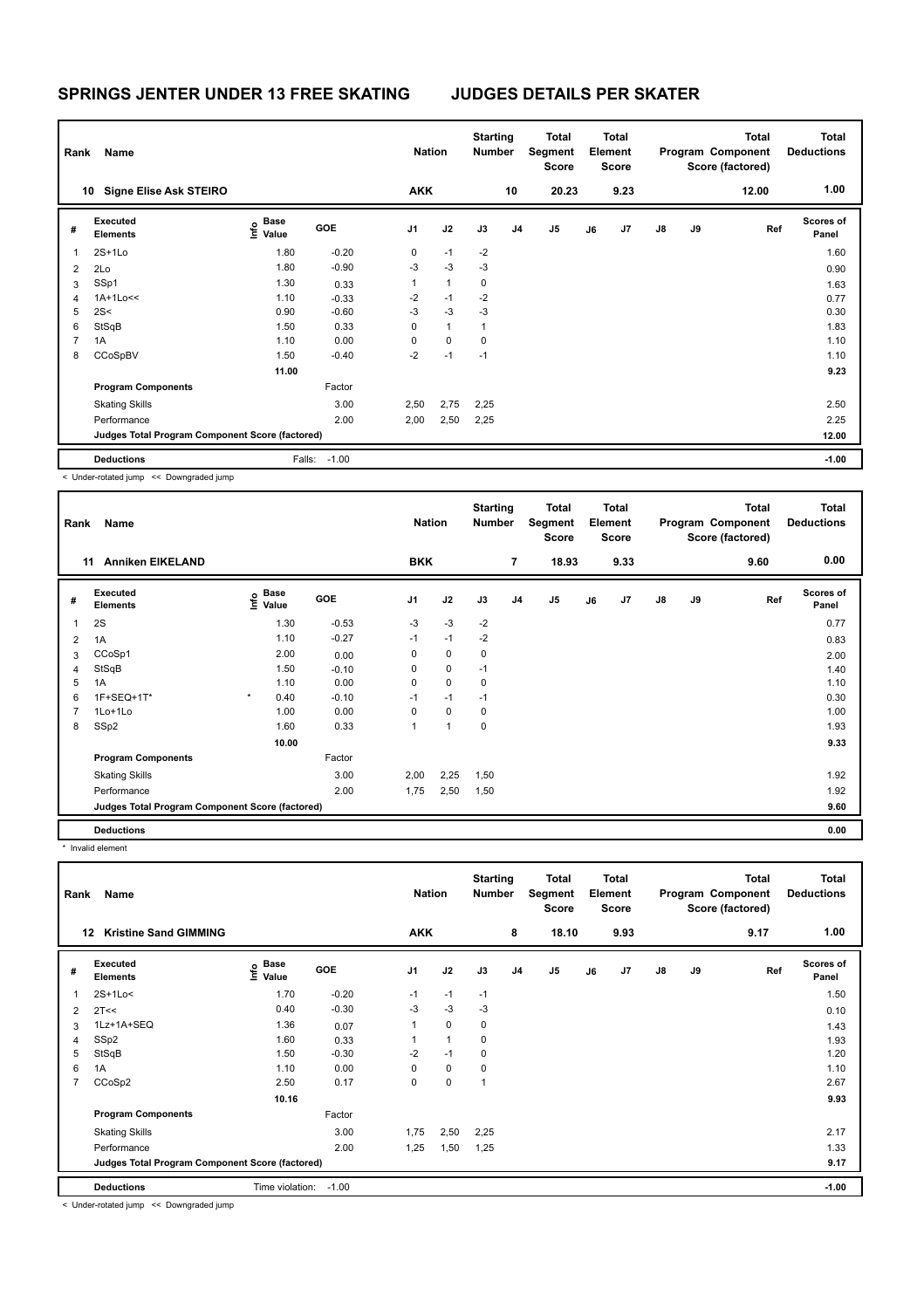| Rank | Name                                            |                           |      |            | <b>Nation</b> |                | <b>Starting</b><br>Number |                | <b>Total</b><br>Segment<br><b>Score</b> |    | <b>Total</b><br>Element<br>Score |               |    | <b>Total</b><br>Program Component<br>Score (factored) | <b>Total</b><br><b>Deductions</b> |
|------|-------------------------------------------------|---------------------------|------|------------|---------------|----------------|---------------------------|----------------|-----------------------------------------|----|----------------------------------|---------------|----|-------------------------------------------------------|-----------------------------------|
|      | <b>Helene Aikio BEITMANN</b><br>13              |                           |      |            | <b>SSK</b>    |                |                           | 20             | 18.06                                   |    | 8.80                             |               |    | 9.26                                                  | 0.00                              |
| #    | Executed<br><b>Elements</b>                     | Base<br>e Base<br>⊆ Value |      | <b>GOE</b> | J1            | J2             | J3                        | J <sub>4</sub> | J5                                      | J6 | J7                               | $\mathsf{J}8$ | J9 | Ref                                                   | <b>Scores of</b><br>Panel         |
|      | $2S+1Lo$                                        |                           | 1.80 | $-0.13$    | $-1$          | 0              | $-1$                      |                |                                         |    |                                  |               |    |                                                       | 1.67                              |
| 2    | 2Lo<<                                           |                           | 0.50 | $-0.27$    | $-3$          | $-2$           | $-3$                      |                |                                         |    |                                  |               |    |                                                       | 0.23                              |
| 3    | $CSp1*$                                         | $\star$                   | 0.00 | 0.00       | $\sim$        | $\blacksquare$ | $\overline{\phantom{a}}$  |                |                                         |    |                                  |               |    |                                                       | 0.00                              |
| 4    | StSqB                                           |                           | 1.50 | $-0.50$    | $-2$          | $-1$           | $-2$                      |                |                                         |    |                                  |               |    |                                                       | 1.00                              |
| 5    | $1A+1Lo$                                        |                           | 1.60 | $-0.07$    | $\mathbf 0$   | 0              | $-1$                      |                |                                         |    |                                  |               |    |                                                       | 1.53                              |
| 6    | 2S                                              |                           | 1.30 | 0.00       | 0             | 0              | 0                         |                |                                         |    |                                  |               |    |                                                       | 1.30                              |
| 7    | 1A                                              |                           | 1.10 | $-0.13$    | 0             | $-1$           | $-1$                      |                |                                         |    |                                  |               |    |                                                       | 0.97                              |
| 8    | SSp2                                            |                           | 1.60 | 0.50       | 1             | 1              | $\mathbf{1}$              |                |                                         |    |                                  |               |    |                                                       | 2.10                              |
|      |                                                 |                           | 9.40 |            |               |                |                           |                |                                         |    |                                  |               |    |                                                       | 8.80                              |
|      | <b>Program Components</b>                       |                           |      | Factor     |               |                |                           |                |                                         |    |                                  |               |    |                                                       |                                   |
|      | <b>Skating Skills</b>                           |                           |      | 3.00       | 2,00          | 2,25           | 1,50                      |                |                                         |    |                                  |               |    |                                                       | 1.92                              |
|      | Performance                                     |                           |      | 2.00       | 1,75          | 2,00           | 1,50                      |                |                                         |    |                                  |               |    |                                                       | 1.75                              |
|      | Judges Total Program Component Score (factored) |                           |      |            |               |                |                           |                |                                         |    |                                  |               |    |                                                       | 9.26                              |
|      | <b>Deductions</b>                               |                           |      |            |               |                |                           |                |                                         |    |                                  |               |    |                                                       | 0.00                              |

<< Downgraded jump \* Invalid element

| Rank | Name                                            |                                  |            | <b>Nation</b>  |             | <b>Starting</b><br><b>Number</b> |                | Total<br>Segment<br><b>Score</b> |    | <b>Total</b><br>Element<br><b>Score</b> |               |    | <b>Total</b><br>Program Component<br>Score (factored) | Total<br><b>Deductions</b> |
|------|-------------------------------------------------|----------------------------------|------------|----------------|-------------|----------------------------------|----------------|----------------------------------|----|-----------------------------------------|---------------|----|-------------------------------------------------------|----------------------------|
|      | <b>Clara THOMASSEN</b><br>14                    |                                  |            | <b>RKK</b>     |             |                                  | 9              | 16.55                            |    | 7.64                                    |               |    | 8.91                                                  | 0.00                       |
| #    | Executed<br><b>Elements</b>                     | <b>Base</b><br>e Base<br>⊆ Value | <b>GOE</b> | J <sub>1</sub> | J2          | J3                               | J <sub>4</sub> | J <sub>5</sub>                   | J6 | J7                                      | $\mathsf{J}8$ | J9 | Ref                                                   | <b>Scores of</b><br>Panel  |
| 1    | 1A                                              | 1.10                             | 0.00       | 0              | $\mathbf 0$ | 0                                |                |                                  |    |                                         |               |    |                                                       | 1.10                       |
| 2    | 2S                                              | 1.30                             | $-0.27$    | $-1$           | $-1$        | $-2$                             |                |                                  |    |                                         |               |    |                                                       | 1.03                       |
| 3    | CoSp1V                                          | 1.30                             | $-0.40$    | $-1$           | $-1$        | $-2$                             |                |                                  |    |                                         |               |    |                                                       | 0.90                       |
| 4    | $1A+1Lo$                                        | 1.60                             | 0.00       | 0              | $\mathbf 0$ | $\mathbf 0$                      |                |                                  |    |                                         |               |    |                                                       | 1.60                       |
| 5    | 1F                                              | 0.50                             | $-0.03$    | $-1$           | 0           | 0                                |                |                                  |    |                                         |               |    |                                                       | 0.47                       |
| 6    | StSqB                                           | 1.50                             | $-0.40$    | $-1$           | $-1$        | $-2$                             |                |                                  |    |                                         |               |    |                                                       | 1.10                       |
| 7    | 2S+SEQ+1T*                                      | $\star$<br>1.04                  | $-0.40$    | $-2$           | $-2$        | $-2$                             |                |                                  |    |                                         |               |    |                                                       | 0.64                       |
| 8    | SSp1                                            | 1.30                             | $-0.50$    | $-1$           | $-2$        | $-2$                             |                |                                  |    |                                         |               |    |                                                       | 0.80                       |
|      |                                                 | 9.64                             |            |                |             |                                  |                |                                  |    |                                         |               |    |                                                       | 7.64                       |
|      | <b>Program Components</b>                       |                                  | Factor     |                |             |                                  |                |                                  |    |                                         |               |    |                                                       |                            |
|      | <b>Skating Skills</b>                           |                                  | 3.00       | 1,75           | 2,00        | 1,50                             |                |                                  |    |                                         |               |    |                                                       | 1.75                       |
|      | Performance                                     |                                  | 2.00       | 1,50           | 2,50        | 1,50                             |                |                                  |    |                                         |               |    |                                                       | 1.83                       |
|      | Judges Total Program Component Score (factored) |                                  |            |                |             |                                  |                |                                  |    |                                         |               |    |                                                       | 8.91                       |
|      | <b>Deductions</b>                               |                                  |            |                |             |                                  |                |                                  |    |                                         |               |    |                                                       | 0.00                       |

\* Invalid element

| Rank           | <b>Name</b>                                     |                              |            | <b>Nation</b>  |              | <b>Starting</b><br><b>Number</b> |                | Total<br>Segment<br><b>Score</b> |    | <b>Total</b><br>Element<br><b>Score</b> |               |    | <b>Total</b><br>Program Component<br>Score (factored) | <b>Total</b><br><b>Deductions</b> |
|----------------|-------------------------------------------------|------------------------------|------------|----------------|--------------|----------------------------------|----------------|----------------------------------|----|-----------------------------------------|---------------|----|-------------------------------------------------------|-----------------------------------|
| 15             | <b>Ella HENRIKSEN</b>                           |                              |            | <b>BKK</b>     |              |                                  | 3              | 16.42                            |    | 8.07                                    |               |    | 8.85                                                  | 0.50                              |
| #              | Executed<br><b>Elements</b>                     | <b>Base</b><br>lnfo<br>Value | <b>GOE</b> | J <sub>1</sub> | J2           | J3                               | J <sub>4</sub> | J <sub>5</sub>                   | J6 | J <sub>7</sub>                          | $\mathsf{J}8$ | J9 | Ref                                                   | <b>Scores of</b><br>Panel         |
| 1              | 1A                                              | 1.10                         | 0.00       | 0              | $\mathbf 0$  | $\pmb{0}$                        |                |                                  |    |                                         |               |    |                                                       | 1.10                              |
| 2              | 2S                                              | 1.30                         | $-0.33$    | $-2$           | $-1$         | $-2$                             |                |                                  |    |                                         |               |    |                                                       | 0.97                              |
| 3              | 1A                                              | 1.10                         | $-0.13$    | $-1$           | $-1$         | 0                                |                |                                  |    |                                         |               |    |                                                       | 0.97                              |
| 4              | CCoSp1                                          | 2.00                         | 0.33       | 0              | $\mathbf{1}$ | $\mathbf{1}$                     |                |                                  |    |                                         |               |    |                                                       | 2.33                              |
| 5              | 1F                                              | 0.50                         | $-0.07$    | $-1$           | $-1$         | 0                                |                |                                  |    |                                         |               |    |                                                       | 0.43                              |
| 6              | StSqB                                           | 1.50                         | $-0.20$    | 0              | $-1$         | $-1$                             |                |                                  |    |                                         |               |    |                                                       | 1.30                              |
| $\overline{7}$ | 1Lo+1Lo                                         | 1.00                         | $-0.03$    | 0              | $\mathbf 0$  | $-1$                             |                |                                  |    |                                         |               |    |                                                       | 0.97                              |
| 8              | SSp                                             | 0.00                         | 0.00       |                |              |                                  |                |                                  |    |                                         |               |    |                                                       | 0.00                              |
|                |                                                 | 8.50                         |            |                |              |                                  |                |                                  |    |                                         |               |    |                                                       | 8.07                              |
|                | <b>Program Components</b>                       |                              | Factor     |                |              |                                  |                |                                  |    |                                         |               |    |                                                       |                                   |
|                | <b>Skating Skills</b>                           |                              | 3.00       | 2,00           | 1,50         | 1,50                             |                |                                  |    |                                         |               |    |                                                       | 1.67                              |
|                | Performance                                     |                              | 2.00       | 2,00           | 1,75         | 2,00                             |                |                                  |    |                                         |               |    |                                                       | 1.92                              |
|                | Judges Total Program Component Score (factored) |                              |            |                |              |                                  |                |                                  |    |                                         |               |    |                                                       | 8.85                              |
|                | <b>Deductions</b>                               | Falls:                       | $-0.50$    |                |              |                                  |                |                                  |    |                                         |               |    |                                                       | $-0.50$                           |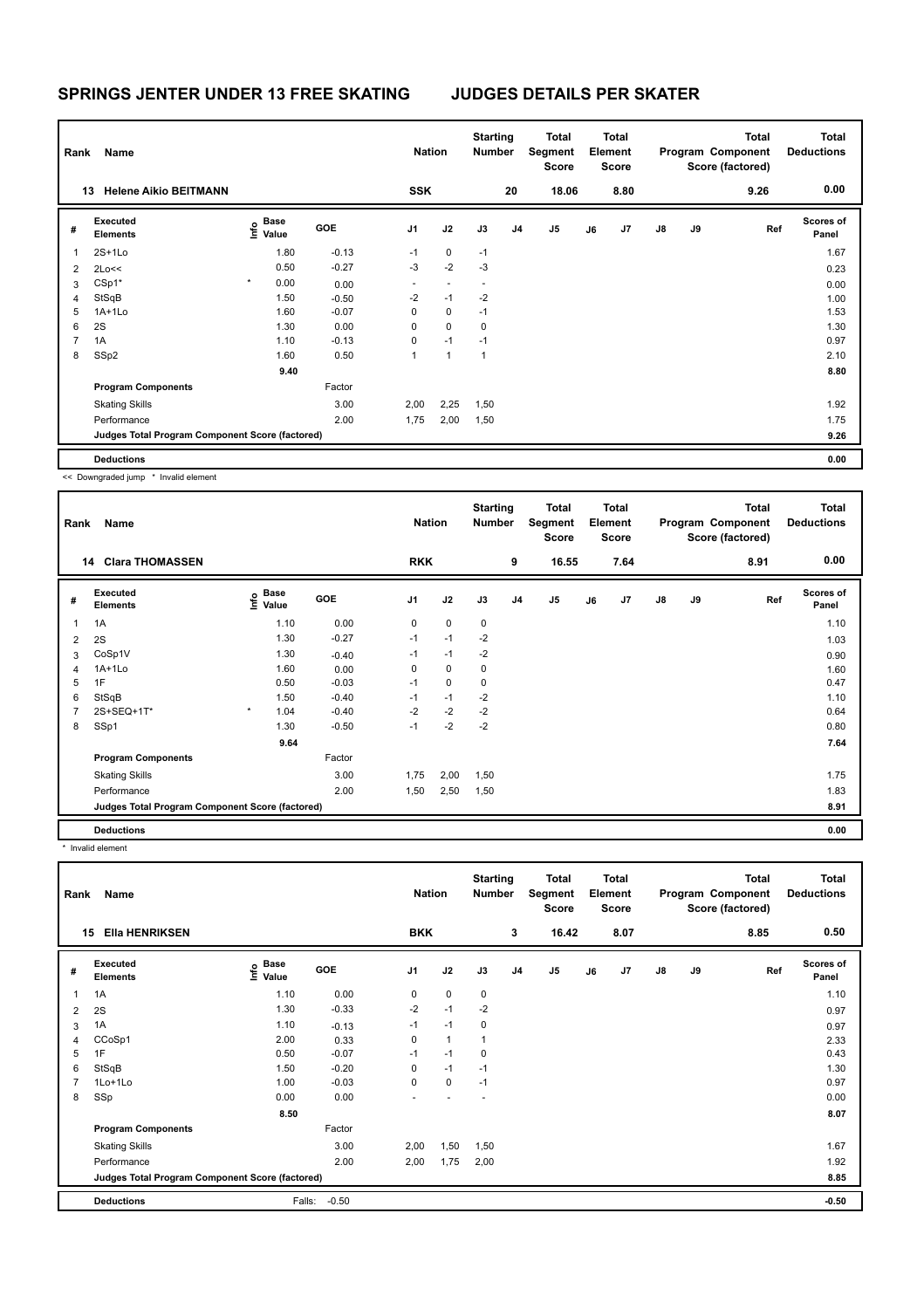| Rank           | Name                                            |                                           |         | <b>Nation</b>  |                          | <b>Starting</b><br><b>Number</b> |                | Total<br>Segment<br><b>Score</b> |    | <b>Total</b><br>Element<br>Score |               |           | <b>Total</b><br>Program Component<br>Score (factored) | <b>Total</b><br><b>Deductions</b> |
|----------------|-------------------------------------------------|-------------------------------------------|---------|----------------|--------------------------|----------------------------------|----------------|----------------------------------|----|----------------------------------|---------------|-----------|-------------------------------------------------------|-----------------------------------|
|                | Naizhuo HU<br>16                                |                                           |         | <b>RKK</b>     |                          |                                  | 14             | 16.15                            |    | 8.40                             |               |           | 7.75                                                  | 0.00                              |
| #              | <b>Executed</b><br><b>Elements</b>              | $\frac{e}{E}$ Base<br>$\frac{E}{E}$ Value | GOE     | J <sub>1</sub> | J2                       | J3                               | J <sub>4</sub> | J <sub>5</sub>                   | J6 | J7                               | $\mathsf{J}8$ | <b>J9</b> | Ref                                                   | Scores of<br>Panel                |
| 1              | $2S+1T$                                         | 1.70                                      | 0.00    | $\mathbf 0$    | 0                        | $\pmb{0}$                        |                |                                  |    |                                  |               |           |                                                       | 1.70                              |
| 2              | $1A+1Lo$                                        | 1.60                                      | 0.00    | 0              | 0                        | 0                                |                |                                  |    |                                  |               |           |                                                       | 1.60                              |
| 3              | CoSp                                            | 0.00                                      | 0.00    | $\sim$         | $\overline{\phantom{a}}$ |                                  |                |                                  |    |                                  |               |           |                                                       | 0.00                              |
| 4              | 1F                                              | 0.50                                      | 0.07    | 0              | $\pmb{0}$                | 1                                |                |                                  |    |                                  |               |           |                                                       | 0.57                              |
| 5              | 1A                                              | 1.10                                      | 0.00    | 0              | $\mathbf 0$              | $\mathbf 0$                      |                |                                  |    |                                  |               |           |                                                       | 1.10                              |
| 6              | SSpB                                            | 1.10                                      | 0.00    | 0              | $\mathbf 0$              | $\mathbf 0$                      |                |                                  |    |                                  |               |           |                                                       | 1.10                              |
| $\overline{7}$ | StSqB                                           | 1.50                                      | $-0.40$ | $-2$           | $-1$                     | $-1$                             |                |                                  |    |                                  |               |           |                                                       | 1.10                              |
| 8              | 2S                                              | 1.30                                      | $-0.07$ | $\mathbf 0$    | $\mathbf 0$              | $-1$                             |                |                                  |    |                                  |               |           |                                                       | 1.23                              |
|                |                                                 | 8.80                                      |         |                |                          |                                  |                |                                  |    |                                  |               |           |                                                       | 8.40                              |
|                | <b>Program Components</b>                       |                                           | Factor  |                |                          |                                  |                |                                  |    |                                  |               |           |                                                       |                                   |
|                | <b>Skating Skills</b>                           |                                           | 3.00    | 1,75           | 1,75                     | 1,75                             |                |                                  |    |                                  |               |           |                                                       | 1.75                              |
|                | Performance                                     |                                           | 2.00    | 1,25           | 1,25                     | 1,25                             |                |                                  |    |                                  |               |           |                                                       | 1.25                              |
|                | Judges Total Program Component Score (factored) |                                           |         |                |                          |                                  |                |                                  |    |                                  |               |           |                                                       | 7.75                              |
|                | <b>Deductions</b>                               |                                           |         |                |                          |                                  |                |                                  |    |                                  |               |           |                                                       | 0.00                              |

| Rank         | Name                                            |                                  |            | <b>Nation</b> |             | <b>Starting</b><br>Number |                | Total<br>Segment<br><b>Score</b> |    | <b>Total</b><br>Element<br>Score |               |    | <b>Total</b><br>Program Component<br>Score (factored) | <b>Total</b><br><b>Deductions</b> |
|--------------|-------------------------------------------------|----------------------------------|------------|---------------|-------------|---------------------------|----------------|----------------------------------|----|----------------------------------|---------------|----|-------------------------------------------------------|-----------------------------------|
|              | <b>Aurora KROG</b><br>17                        |                                  |            | <b>TSK</b>    |             |                           | 5              | 15.39                            |    | 7.30                             |               |    | 8.09                                                  | 0.00                              |
| #            | Executed<br><b>Elements</b>                     | <b>Base</b><br>e Base<br>⊆ Value | <b>GOE</b> | J1            | J2          | J3                        | J <sub>4</sub> | J <sub>5</sub>                   | J6 | J7                               | $\mathsf{J}8$ | J9 | Ref                                                   | <b>Scores of</b><br>Panel         |
| $\mathbf{1}$ | $1A+1Lo$                                        | 1.60                             | $-0.20$    | $-1$          | $-1$        | $-1$                      |                |                                  |    |                                  |               |    |                                                       | 1.40                              |
| 2            | 1S                                              | 0.40                             | 0.00       | 0             | $\mathbf 0$ | $\mathbf 0$               |                |                                  |    |                                  |               |    |                                                       | 0.40                              |
| 3            | 1A                                              | 1.10                             | 0.00       | 0             | $\mathbf 0$ | 0                         |                |                                  |    |                                  |               |    |                                                       | 1.10                              |
| 4            | CCoSpB                                          | 1.70                             | $-0.20$    | $-1$          | $\mathbf 0$ | $-1$                      |                |                                  |    |                                  |               |    |                                                       | 1.50                              |
| 5            | 1Lz                                             | 0.60                             | 0.00       | 0             | $\mathbf 0$ | 0                         |                |                                  |    |                                  |               |    |                                                       | 0.60                              |
| 6            | $1F+1Lo$                                        | 1.00                             | 0.00       | 0             | $\mathbf 0$ | $\mathbf 0$               |                |                                  |    |                                  |               |    |                                                       | 1.00                              |
| 7            | StSqB                                           | 1.50                             | $-0.20$    | 0             | $-1$        | $-1$                      |                |                                  |    |                                  |               |    |                                                       | 1.30                              |
| 8            | CSSp                                            | 0.00                             | 0.00       | ٠             |             | ÷                         |                |                                  |    |                                  |               |    |                                                       | 0.00                              |
|              |                                                 | 7.90                             |            |               |             |                           |                |                                  |    |                                  |               |    |                                                       | 7.30                              |
|              | <b>Program Components</b>                       |                                  | Factor     |               |             |                           |                |                                  |    |                                  |               |    |                                                       |                                   |
|              | <b>Skating Skills</b>                           |                                  | 3.00       | 2,00          | 1,50        | 1,75                      |                |                                  |    |                                  |               |    |                                                       | 1.75                              |
|              | Performance                                     |                                  | 2.00       | 1,75          | 1,25        | 1,25                      |                |                                  |    |                                  |               |    |                                                       | 1.42                              |
|              | Judges Total Program Component Score (factored) |                                  |            |               |             |                           |                |                                  |    |                                  |               |    |                                                       | 8.09                              |
|              | <b>Deductions</b>                               |                                  |            |               |             |                           |                |                                  |    |                                  |               |    |                                                       | 0.00                              |

| Rank           | Name                                            |                                  |         | <b>Nation</b> |           | <b>Starting</b><br>Number |                | Total<br>Segment<br><b>Score</b> |    | <b>Total</b><br>Element<br><b>Score</b> |               |    | Total<br>Program Component<br>Score (factored) | <b>Total</b><br><b>Deductions</b> |
|----------------|-------------------------------------------------|----------------------------------|---------|---------------|-----------|---------------------------|----------------|----------------------------------|----|-----------------------------------------|---------------|----|------------------------------------------------|-----------------------------------|
| 18             | Maja-Helena Nääsaari BRATLAND                   |                                  |         | <b>IKK</b>    |           |                           | $\mathbf{2}$   | 14.44                            |    | 7.27                                    |               |    | 8.17                                           | 1.00                              |
| #              | Executed<br><b>Elements</b>                     | <b>Base</b><br>e Base<br>⊆ Value | GOE     | J1            | J2        | J3                        | J <sub>4</sub> | J5                               | J6 | J7                                      | $\mathsf{J}8$ | J9 | Ref                                            | <b>Scores of</b><br>Panel         |
| $\mathbf{1}$   | 2S                                              | 1.30                             | $-0.60$ | $-3$          | $-3$      | $-3$                      |                |                                  |    |                                         |               |    |                                                | 0.70                              |
| $\overline{2}$ | 1F                                              | 0.50                             | 0.00    | 0             | 0         | $\pmb{0}$                 |                |                                  |    |                                         |               |    |                                                | 0.50                              |
| 3              | 1Lo+1Lo                                         | 1.00                             | 0.00    | $\mathbf 0$   | 0         | 0                         |                |                                  |    |                                         |               |    |                                                | 1.00                              |
| $\overline{4}$ | 1A                                              | 1.10                             | $-0.20$ | $-1$          | $-2$      | $\pmb{0}$                 |                |                                  |    |                                         |               |    |                                                | 0.90                              |
| 5              | CoSpB                                           | 1.50                             | 0.00    | 0             | $\pmb{0}$ | 0                         |                |                                  |    |                                         |               |    |                                                | 1.50                              |
| 6              | $1A+1T$                                         | 1.50                             | $-0.13$ | $-1$          | 0         | $-1$                      |                |                                  |    |                                         |               |    |                                                | 1.37                              |
| 7              | StSqB                                           | 1.50                             | $-0.40$ | $-1$          | $-2$      | $-1$                      |                |                                  |    |                                         |               |    |                                                | 1.10                              |
| 8              | SSpB                                            | 1.10                             | $-0.90$ | $-3$          | $-3$      | $-3$                      |                |                                  |    |                                         |               |    |                                                | 0.20                              |
|                |                                                 | 9.50                             |         |               |           |                           |                |                                  |    |                                         |               |    |                                                | 7.27                              |
|                | <b>Program Components</b>                       |                                  | Factor  |               |           |                           |                |                                  |    |                                         |               |    |                                                |                                   |
|                | <b>Skating Skills</b>                           |                                  | 3.00    | 1,75          | 1,25      | 2,00                      |                |                                  |    |                                         |               |    |                                                | 1.67                              |
|                | Performance                                     |                                  | 2.00    | 1,75          | 1,25      | 1,75                      |                |                                  |    |                                         |               |    |                                                | 1.58                              |
|                | Judges Total Program Component Score (factored) |                                  |         |               |           |                           |                |                                  |    |                                         |               |    |                                                | 8.17                              |
|                | <b>Deductions</b>                               | Falls:                           | $-1.00$ |               |           |                           |                |                                  |    |                                         |               |    |                                                | $-1.00$                           |